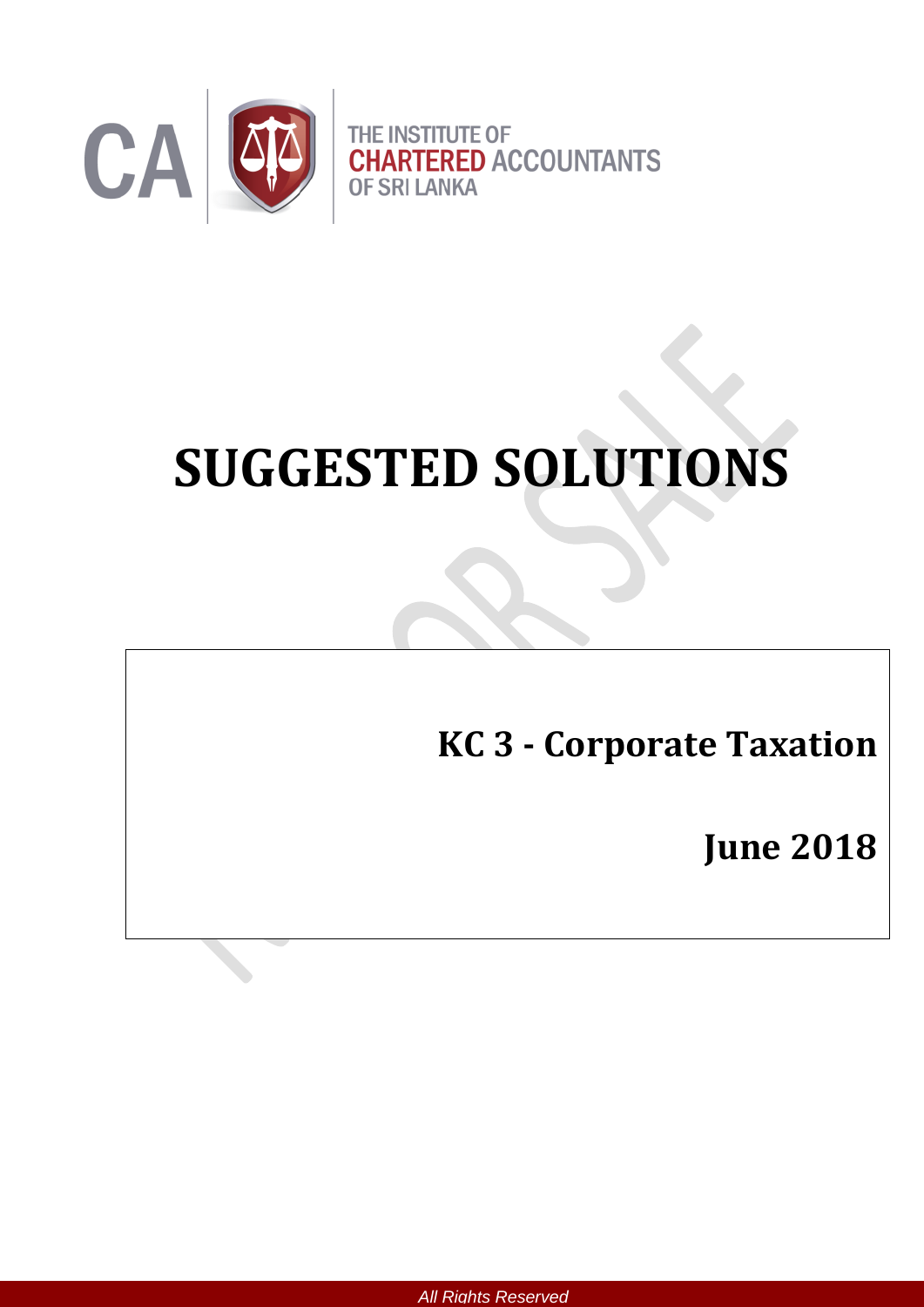#### **Answer 01**

| <b>Relevant Learning Outcomes:</b> |  |
|------------------------------------|--|
| 21/52/12<br>2.10J                  |  |

(a)

(i) In terms of Section 79 of the Inland Revenue Act No. 10 of 2006 hereinafter referred to as "(IRA)", where a company or a body of persons has **its registered or principal office in Sri Lanka,** or where **the control and management of its business are exercised in Sri Lanka**, such company or body of persons shall be deemed to be resident in Sri Lanka. As Ambal is not a company incorporated in Sri Lanka and does not have its registered office in Sri Lanka **it will be considered as a non-resident of Sri Lanka**.

Section 2 (charging section) of the IRA states as follows

"-----for every year of assessment commencing on or after April 1, 2006 in respect of the profits and income of every person for that year of assessment–

- (a) Wherever arising, in the case of a person who is resident in Sri Lanka in that year of assessment; and
- (b) arising in or derived from Sri Lanka, in the case of every other person."

The term "profits and income arising in or derived from Sri Lanka" as defined, includes all profits and income derived from services rendered in Sri Lanka, or from property in Sri Lanka, or from business transacted in Sri Lanka, **whether directly or through an agent**.

Accordingly, where a non-resident derives profits and income from services rendered in Sri Lanka, directly or through an agent, then such person shall be charged with income tax in Sri Lanka. **As employees of Ambal were providing services in Sri Lanka when setting up the framework and technology platform, fees received in respect of such services would be construed as profits and income arising in Sri Lanka and would therefore be liable to income tax in Sri Lanka.**

However, in terms of clause 1 of Article 7 of the Double Tax Treaty between Sri Lanka and India (DTA) which supercedes the IRA, Ambal will be liable to income tax in Sri Lanka **only if it carries on business in Sri Lanka, through a permanent establishment** (PE) in Sri Lanka. Clause 2(b) of article 5 of the DTA specifies that where an entity provides services through its employees or other personnel, for a period or periods aggregating more than 90 days within any 12-month period, it would constitute a PE. As the employees of Ambal have been in Sri Lanka from May 2016 to February 2017, **Ambal would have created a PE in Sri Lanka**. **As such Ambal will be liable to pay income tax in Sri Lanka** on the profits as attributable to that PE.

Running Royalties and Brand Use Charges are considered as "Royalty" payments for the use of technology and the right to use the brand. In terms of Section 94 of the IRA, where royalties or fees for technical services are—

- (a) borne directly or indirectly by a person resident in Sri Lanka; or
- (b) deductible under section 25,

such royalties or fees for technical services shall be deemed to be 'profits and income' arising in or derived from Sri Lanka. **As the royalty will be borne, and deducted for corporate tax purposes by Kirisudu, a company resident in Sri Lanka**, such royalty paid for using the technology and for the right to use the brand **will be liable to Income Tax in Sri Lanka**.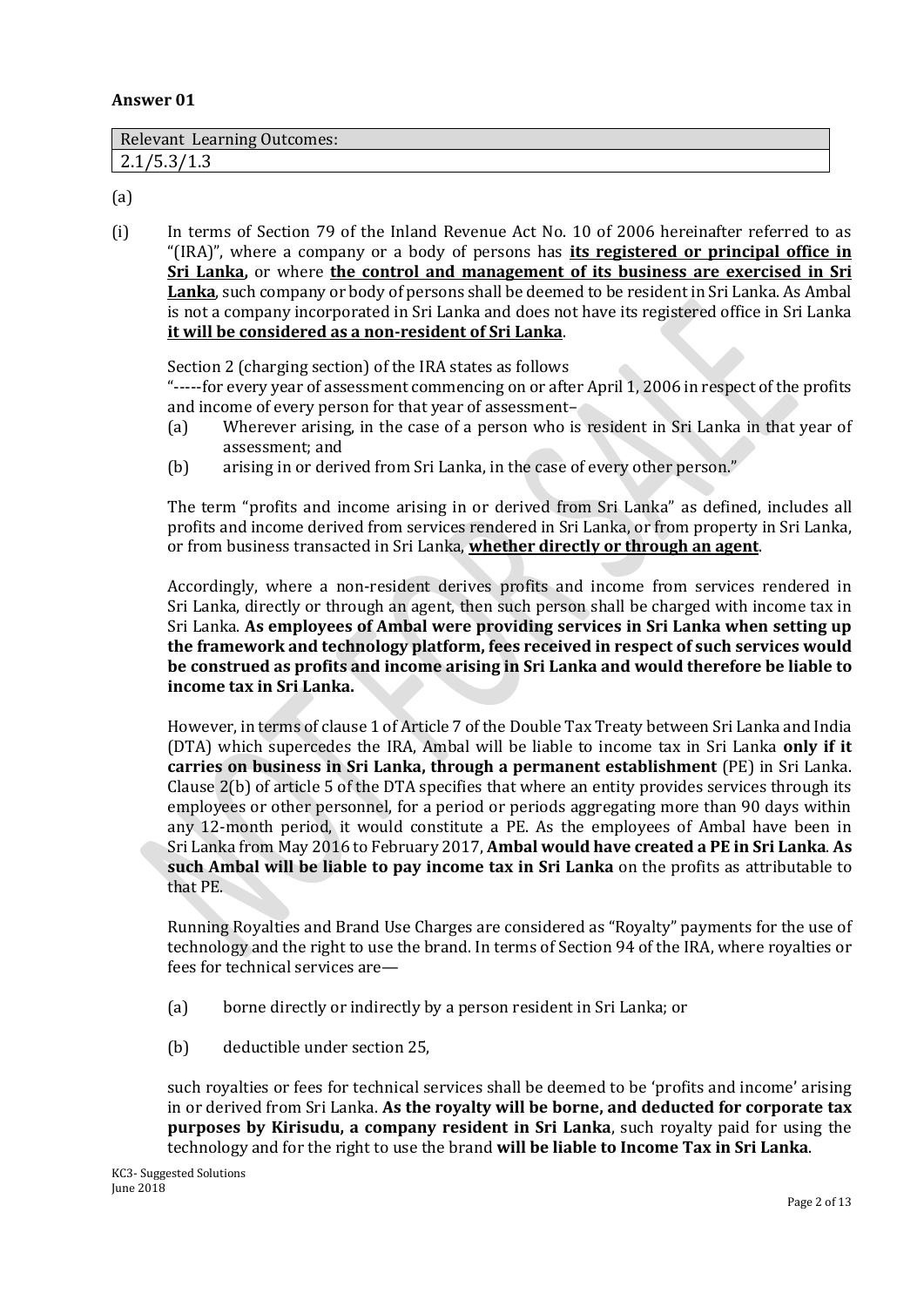The term 'Royalty' is not defined in the IRA. However as per Article 12 of the DTA, the term "Royalties" means payments of any kind, received as a consideration for the use of, or the right to use, any copyright of literary, artistic or scientific work including cinematograph films or films or tapes or discs, used in Television or Radio Broadcasting, any Patent, Trade Mark, Design or Model, Plan, Secret Formula or Process, or for the use of, or the right to use Industrial, Commercial or Scientific Equipment, or for Information concerning Industrial, Commercial or Scientific Experience.".

**Section 95 of the IRA requires a resident person making a royalty payment to a nonresident**, to deduct income tax at the appropriate rate specified in the Fourth Schedule to IRA (**which is 20%**), or where there is a DTA, at the appropriate rate specified in such DTA (which is 10%). In terms of Section 39 of the IRA. The Gross Royalty payable by any person in Sri Lanka to any person outside Sri Lanka, being Royalty, which arises or is deemed by section 94 to arise in Sri Lanka, to such person, is chargeable with income tax at the appropriate rate specified in the Fifth Schedule to this Act. (which is 15%).

**Accordingly, Kirisudu must withhold and remit to DIR, 10% of the 'Royalty' payable to Ambal, obtain a Tax Clearance Certificate, and remit the balance 90%, direct to Ambal India**.

(b)

**Ambal Dairy Company Ltd – India TIN : 123456789 0000 Year of Assessment 2017/18 Computation of Income Tax Payable Based on the Audited Accounts for the Financial Year Ended 31 March 2018**

**Contract** 

|                                                     | <b>Note</b> | <b>USD</b> | <b>LKR</b> |
|-----------------------------------------------------|-------------|------------|------------|
| Net profit before taxation (per accounts)           | 1           | 74,860     | 11,229,000 |
| Add: Head office expenses                           |             | 7,800      | 1,170,000  |
| Less: Royalty on which 10% had been withheld        |             | 12,160     | 1,824,000  |
| Adjusted profit before head office expenses         |             | 70,500     | 10,575,000 |
| Less: Head office expenses allowed                  | 2           | 7,050      | 1,057,500  |
| Profit from business (as adjusted for tax purposes) |             | 63,450     | 9,517,500  |
| Total Statutory Income/ Assessable Income/          |             | 63,450     | 9,517,500  |
| <b>Taxable Income</b>                               |             |            |            |
| Income Tax payable at 12% under section 59B         |             | 7,614      | 1,142,100  |
|                                                     |             |            |            |
| <b>Profit available for remittance</b>              |             | 67,246     | 10,086,900 |
|                                                     |             |            |            |
| Less: Remittance of tax payable at 10%              |             | 6,725      | 1,008,690  |
|                                                     |             |            |            |
| Total Income tax payable                            |             | 14,339     | 2,150,790  |
|                                                     |             |            |            |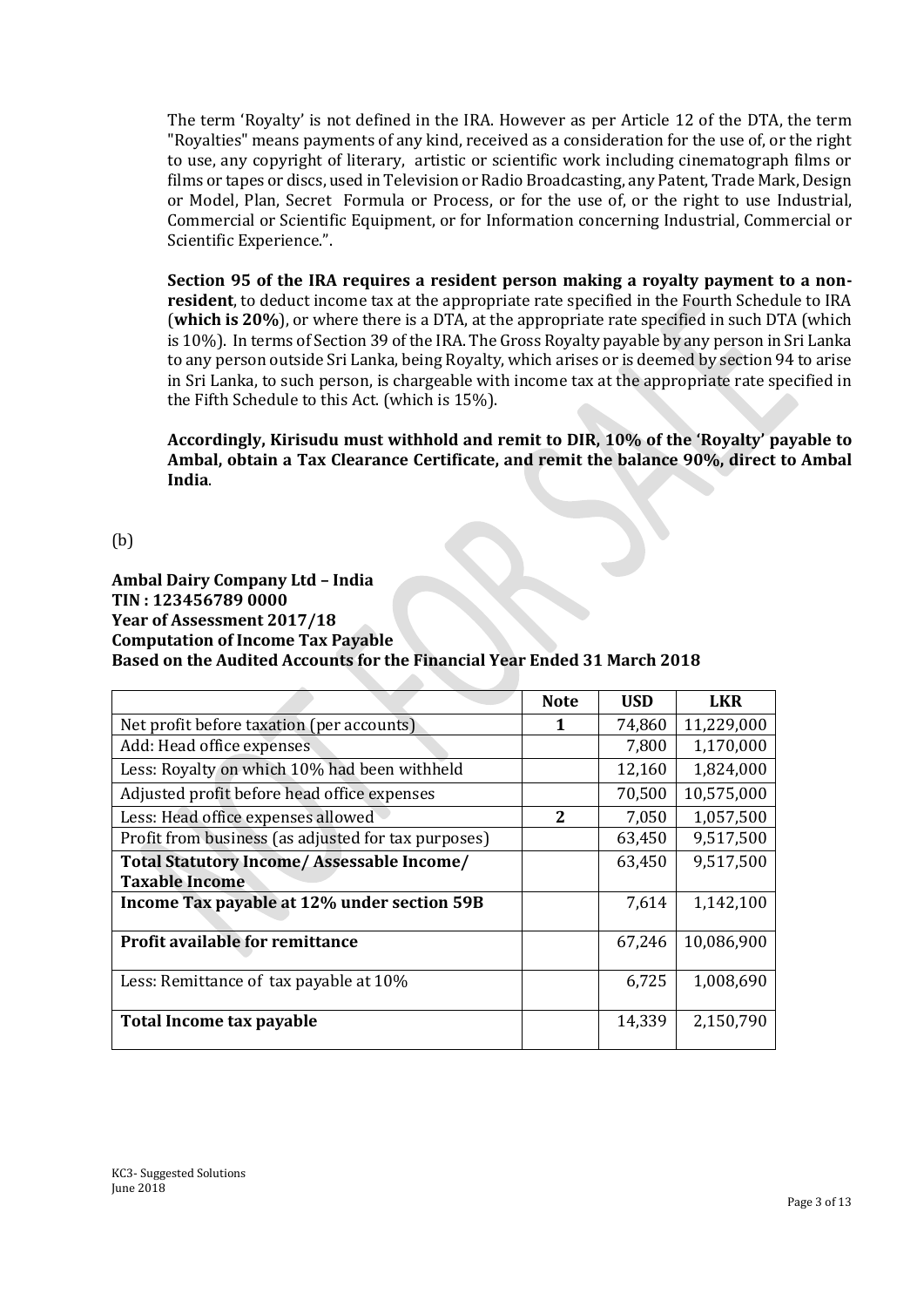| Note 1 - Profit before tax                          |         |            |
|-----------------------------------------------------|---------|------------|
| Initial set up cost                                 | 300,000 | 45,000,000 |
| <b>Running Royalties</b>                            | 10,750  | 1,612,500  |
| <b>Brand Use charges</b>                            | 1,410   | 211,500    |
| <b>Total Income</b>                                 | 312,160 | 46,824,000 |
| Less: Expenses                                      |         |            |
| Employee related cost (including airfare) for       | 73,500  | 11,025,000 |
| employees in Sri Lanka                              |         |            |
| General Administration cost including Employee cost | 7,800   | 1,170,000  |
| in India                                            |         |            |
| Cost of equipment used in the project               | 156,000 | 23,400,000 |
|                                                     | 237,300 | 35,595,000 |
| Profit before tax                                   | 74,860  | 11,229,000 |
|                                                     |         |            |

| Note 2 - Head office expenses allowed               |        |
|-----------------------------------------------------|--------|
| Adjusted taxable profit before head office expenses | 70,500 |
| 10% of total adjusted taxable profits               | 7,050  |
| Head office expenses charged to P/L                 | 7,800  |
| Head office expenses allowed                        | 7.050  |
|                                                     |        |

(c) If the Initial set up process was **sub-contracted** to Suriya (Pvt) Ltd, employees of Ambal would only need to visit Sri Lanka for 5-7 days. This does not mean that Ambal will not be creating a Taxable Presence in terms of Section 2 of the IRA and a Permanent Establishment in terms of Article 5 of the DTA. Please note that in terms of Section 2 of the IRA "profits and income arising in or derived from Sri Lanka" is defined as including all profits and income derived from services rendered in Sri Lanka, or from property in Sri Lanka, or from business transacted in Sri Lanka, whether **directly or through an agent.** In terms of clause 2(b) of article 5 of the DTA where an entity provides services through its employees or **other personnel,** for a period or periods aggregating more than 90 days, within any 12-month period, it would constitute a PE. Under this scenario Suriya (Pvt) Ltd would be treated as an agent or other person who carried out the services for Ambal – India. Accordingly, Ambal – India would have still been liable to pay tax in Sri Lanka (including remittance tax) on the USD 50,000 (USD 300,000 – USD 250,000) less the employee related cost (including airfare) of the employees who worked in Sri Lanka during the 5-7 days and any head office expenses subject to the 10% restriction.

The opinion of the Finance Director may be correct, in stating that subcontracting the work would be more tax efficient, as a lesser amount of tax could have been paid. However, the business activity would have been less profitable.

(d) In terms of section 79 (2) of the IRA, an individual, who is physically present in Sri Lanka for one hundred and eighty three days or more, during any year of assessment, shall be deemed to be resident in Sri Lanka, throughout that year of assessment.

Accordingly, as per the Domestic Tax Statute, all the employees of Ambal – India who stayed in Sri Lanka from May 2017 to February 2018, would be deemed to have been residents, and would therefore have been liable to tax in Sri Lanka on the profit and income wherever arising, if not for the following exemption granted in terms of section 13(zz).

*"The profits and income of any individual who is not a citizen of Sri Lanka, and who is employed in Sri Lanka in any undertaking, being profits and income arising or derived from outside*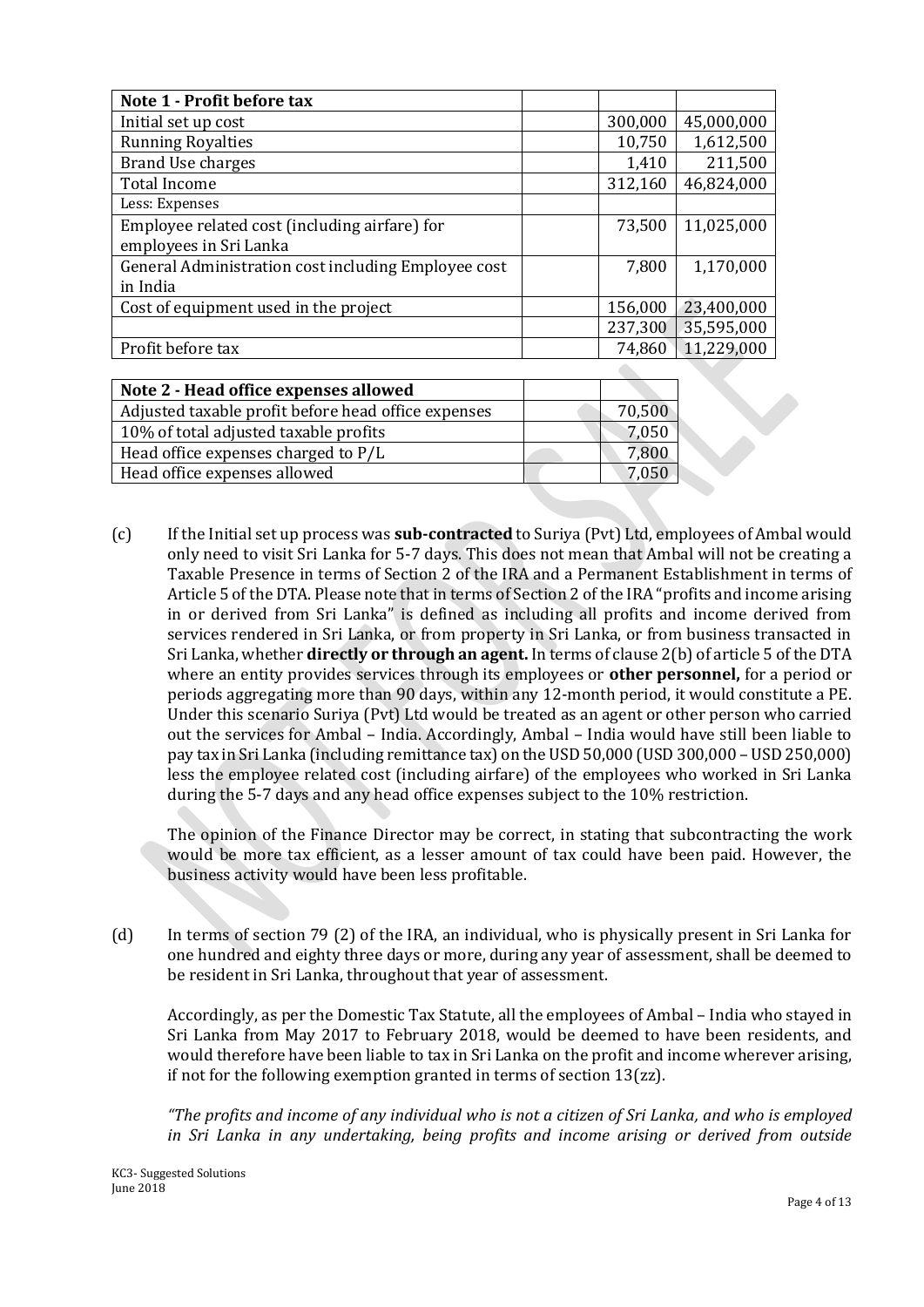#### *Sri Lanka, during the period commencing from April 1, 2008, and ending on the date of cessation of such employment"*

Accordingly, as per the Domestic Tax Statute, all the employees of Ambal – India who were in Sri Lanka for the project, would be liable to tax in Sri Lanka, only on the profit and income (total remuneration received in respect of services provided in Sri Lanka whether paid in Sri Lanka or outside Sri Lanka either in foreign currency or in LKR) arising in, or derived from, Sri Lanka.

Also, in terms of Clause 2 of Article 15 "Dependent Personal Services" of the DTA which must be read in conjunction with the IRA, remuneration derived by an individual who is a resident of one of the Contracting States (i.e. India) in respect of an employment exercised in the other Contracting State (i.e. Sri Lanka), is taxable only in the first mentioned State (i.e. India), if all three conditions set out below, are met.

- (a) the recipient is present in that other State for a period or periods not exceeding, in the aggregate, 183 days in the year of income or in the year of assessment, as the case may, be, of that other State;
- (b) the remuneration is paid by, or on behalf of an employer, who is not a resident of that other State; and
- (c) the remuneration is not deductible, in determining taxable profits, of a permanent establishment or a fixed base, which the employer has in that other State.

As all the employees were present in Sri Lanka for more than 183 days and as the remuneration is deductible by the Sri Lanka PE of Ambal – India, in computing its taxable profit, even though the remuneration is paid by Ambal India, all such employees of Ambal – India are subject to income tax in Sri Lanka, on the total remuneration received in respect of services provided in Sri Lanka.

#### **(Total: 25 marks)**

#### **Answer 02**

| <b>Relevant Learning Outcomes:</b>                   |  |
|------------------------------------------------------|--|
| $\mathbf{\Lambda}$<br>71.<br>$T_{\rm t}$ .<br>1. J.L |  |

(a) In terms of section 113 of the Inland Revenue Act No 10 of 2006 (duly amended), thereafter referred to as the IRA, income tax is required to be paid in four installments /quarterly installments on or before 15th August, 15th November & 15th February of that year of assessment, and 15th May of the succeeding year of assessment.

The quarterly installment should be equal to one-quarter  $(1/4<sup>th</sup>)$  of the tax payable for that year of assessment. This is called the current year basis.

Since SPL accounts are finalized only in July of the following year of assessment, SPL had not been able to pay quarterly income tax payments based on the 'current year basis' on or before the due dates. This will lead to penalties as specified in section 173(3) of the IRA as follows:

- (a) a penalty of ten per centum of such tax; and
- (b) where such tax is not paid before the expiry of thirty days after it has begun to be in default, a further penalty of two per centum of the tax in default, in respect of each further period of thirty days, or part thereof, during which it remains in default.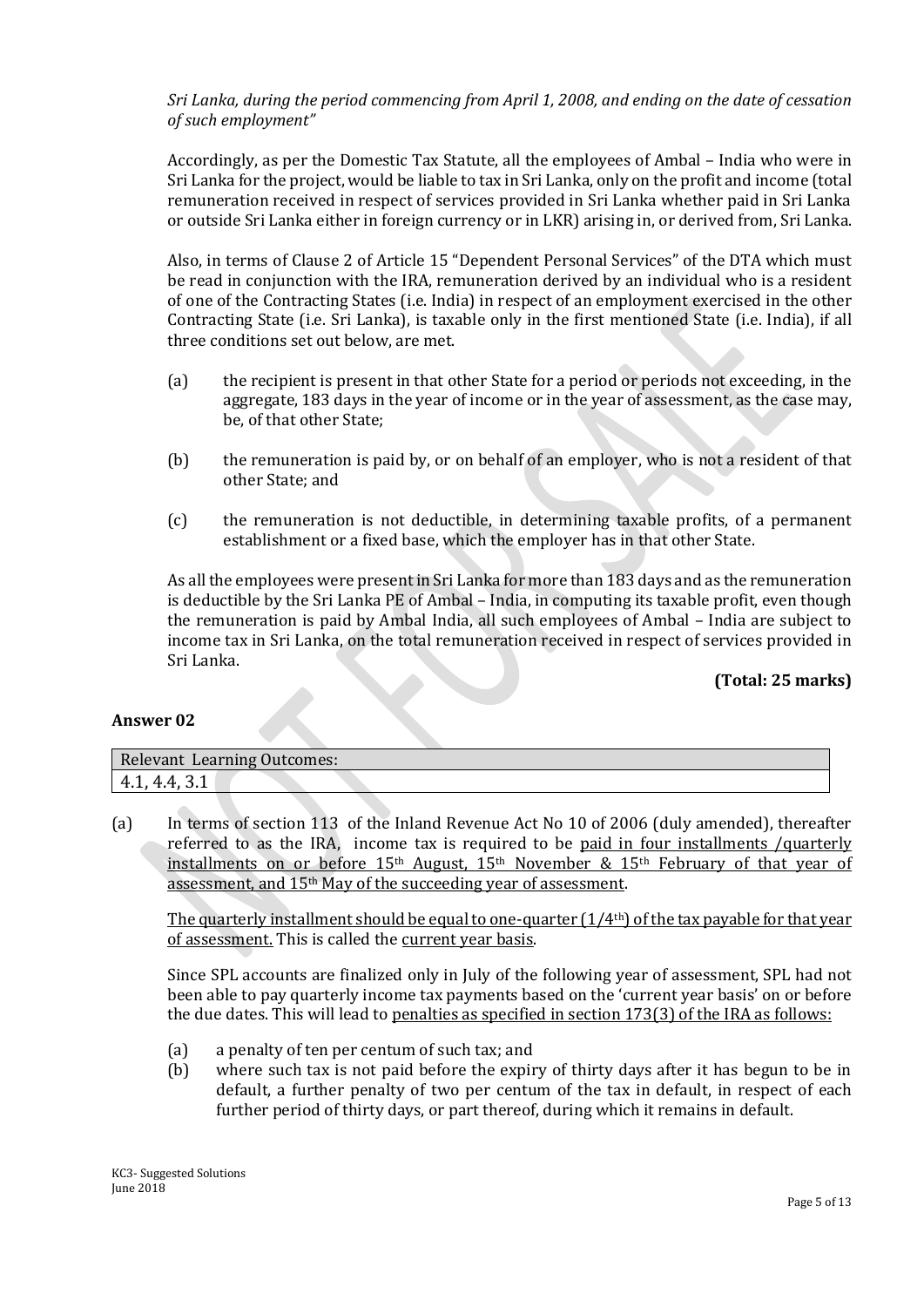Provided that—

- (i) the total amount payable as a penalty shall not exceed fifty per centum of such tax in default;
- (ii) where any person has paid as quarterly installment of tax for any year of assessment a sum which is not less than one-quarter of the income tax payable by such person, for the year immediately preceding that year of assessment, such person shall not be liable to any penalty, in respect of such quarterly installment of tax, under the preceding provisions of this section, until the thirtieth day of September immediately succeeding the end of the year of assessment in respect of which such quarterly installment of tax became due.

Accordingly, SPL could have paid the quarterly installments of tax based on the previous year of assessment, as set out above and paid any balance if any, on or before the 30th September the next succeeding year of assessment, without attracting any penalty.

The fact that SPL has not paid any income tax in respect of the previous year of assessment, due to BOI exemption, is not a valid reason to refrain from making the quarterly installments. In terms of section 173(3), SPL could have ascertained the income tax which would have been otherwise payable by it for the year preceding that year of assessment, if not for the BOI exemption.

(b) In terms of item (x) of paragraph (a) of Part II of the First Schedule to the VAT Act import of supply of fertilizer is exempt from VAT.

There is no such exemption given for chemicals. And accordingly import and supply of chemicals is liable to VAT at 15%.

Also the exemption is available only on **import of** the Poly Tunnels and other material for green houses, **the supply of** Poly Tunnels and other materials for green houses are liable to VAT whereas

Also the exemption is available only on **import of** the Poly Tunnels and other material for green houses, **the supply of** Poly Tunnels and other materials for green houses are liable to VAT.

Refer item (xxxiii) of paragraph (c) of Part II of the First Schedule to the VAT Act.

In terms of the Section 7 of the VAT Act, services provided to a person outside Sri Lanka to be consumed or utilized outside Sri Lanka shall be zero rated provided the payment is received in foreign currency from outside Sri Lanka, through a bank in Sri Lanka.

Accordingly, even if the Brand Promotion Fees are received in foreign currency from outside Sri Lanka through a bank in Sri Lanka, and the services were provided to a person outside Sri Lanka as the services are consumed in Sri Lanka to promote the sale of fertilizer in Sri Lanka, such fees cannot be considered as zero-rated supplies. Accordingly, such fees are liable to VAT at the standard rate of 15%.

Interest Income is exempt from VAT in terms of item (x) of paragraph (b) of Part I of the First Schedule to of the VAT Act.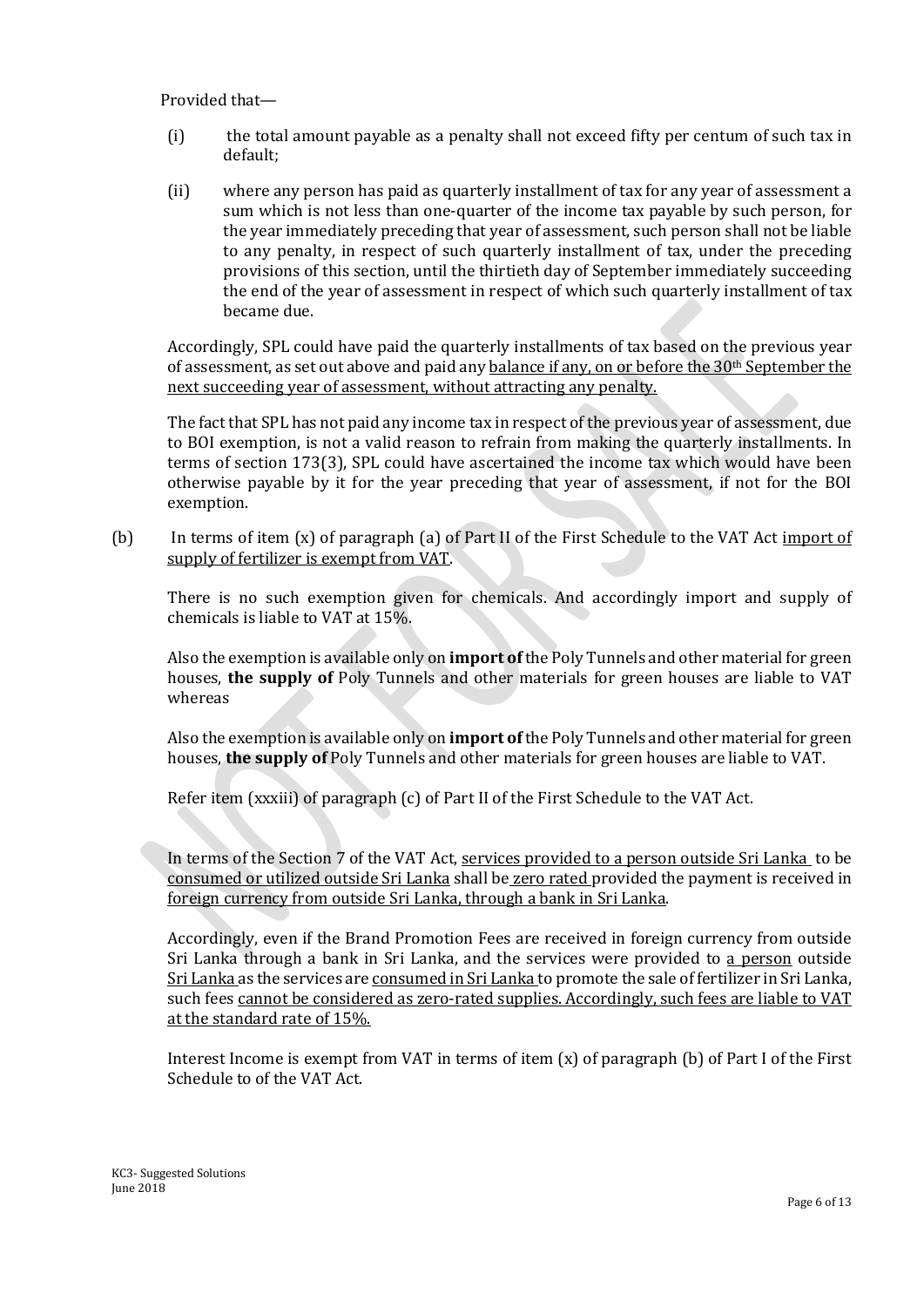## **Agri Pohora (Private) Limited VAT computation for the quarter ended 31 March 2018**

| <b>Output Tax</b>                         |                 |              |            |
|-------------------------------------------|-----------------|--------------|------------|
|                                           | <b>Value of</b> | Rate         | <b>VAT</b> |
|                                           | supply          |              |            |
| Fertilizer                                | 12,000,000      | Exempt       |            |
| Chemicals                                 | 4,000,000       | 15%          | 600,000    |
| Poly tunnels and other materials          | 2,000,000       | 15%          | 300,000    |
| Interest income                           | 180,000         | Exempt       |            |
| <b>Brand promotion fees</b>               | 900,000         | 15%          | 135,000    |
| Total supply/total output tax             | 19,080,000      |              | 1,035,000  |
|                                           |                 |              |            |
| <b>Less: Input Tax</b>                    |                 |              |            |
| VAT paid at customs                       |                 |              | 376,450    |
| Packing material for fertilizer           |                 | No input tax |            |
| <b>Bottles for chemicals</b>              |                 |              | 142,000    |
| VAT on administration expenses            |                 |              | 15,250     |
| Total input tax                           |                 |              | 533,700    |
| Add: disallowable input tax               |                 |              | 9,735      |
| Allowable input tax                       |                 |              | 511,035    |
|                                           |                 |              |            |
| Allowable input tax or 100% of output tax |                 |              |            |
| which is lower                            |                 |              | 511,035    |
| Unabsorbed input tax                      |                 |              |            |
| Balance tax payable                       |                 |              | 523,965    |

(d) In terms of Section 83 of the VAT Act, APPL can be considered a Manufacturer and is required to pay VAT monthly, as set out below. (Section 26)

VAT for January 2018 should be paid on or before 20th February 2018 VAT for February 2018 should be paid on or before 20th March 2018 VAT for March 2018 should be paid on or before 20th April 2018

VAT return for the Quarter ended 31st March 2018 should be filed on or before 30th April 2018. (Section 21)

**(Total: 25 marks)**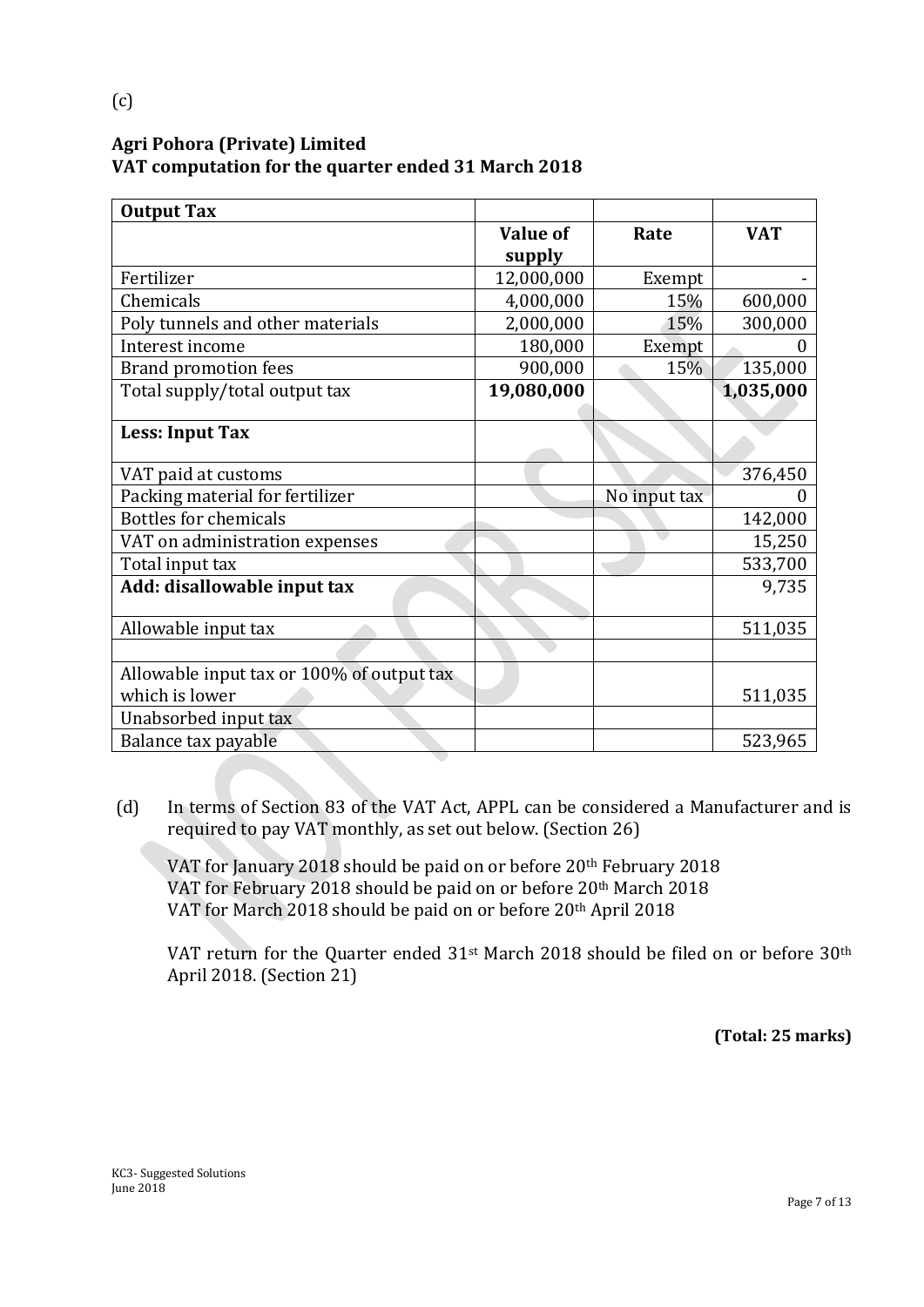#### **Answer 03**

(a)

**Electro Techno Distributors PLC TIN : 123456789 0000 Year of Assessment 2017/18 Computation of Income Tax Payable Based on the Draft Accounts for the Financial Year Ended 31 March 2018**

|                                                           | <b>Notes</b>   | <b>Rs</b> '000 |
|-----------------------------------------------------------|----------------|----------------|
| Net profit before taxation (per accounts)                 |                | 137,642        |
| Add                                                       |                |                |
| Provision for gratuity                                    |                | 12,990         |
| Donations                                                 |                | 1,750          |
| <b>Entertainment expenses</b>                             |                | 670            |
| Depreciation                                              |                | 95,775         |
| Advertisement / Business promotion                        |                | 10,000         |
| Royalty                                                   |                |                |
| Fall in value of investment property                      |                | 1,399          |
| Amortization of leasehold land                            |                |                |
| Amortization of intangible assets                         |                | 6,860          |
| Foreign travelling                                        | 1              | 1,680          |
| Research expenses                                         |                |                |
| <b>Warranty provision</b>                                 |                | 3,200          |
| Impairment of related party receivables                   |                | 24,068         |
| Interest paid on the loan obtained to purchase shares of  |                |                |
| <b>ET City Developers</b>                                 |                | 100,000        |
| Imputed interest cost relating to ET Electricals          |                | 20,000         |
| Collective impairment for debtors (General provision)     |                | 25,000         |
|                                                           |                | 303,392        |
|                                                           |                |                |
| Less:                                                     | <b>Notes</b>   | <b>Rs</b> '000 |
| Dividend received                                         |                | 4,000          |
| Writing back of service fees payable to ET Electricals    |                |                |
| Royalty income                                            |                | 3,500          |
| Reversal of provision for slow moving stock               |                | 2,470          |
| Gratuity paid                                             | $\overline{2}$ | 3,420          |
| Amortization of intangible assets for tax purposes at 10% | 3              | 1,930          |
| Depreciation allowances                                   | 4              | 53,900         |
| Warranty claim                                            |                | 14,539         |
| Interest from fixed deposits (Gross)                      |                | 3,210          |
| Interest from unlisted debt securities (Gross)            |                | 4,000          |
| Writing back of loan provided by ET Electricals           |                | 2,583          |
|                                                           |                | 93,552         |

KC3- Suggested Solutions

June 2018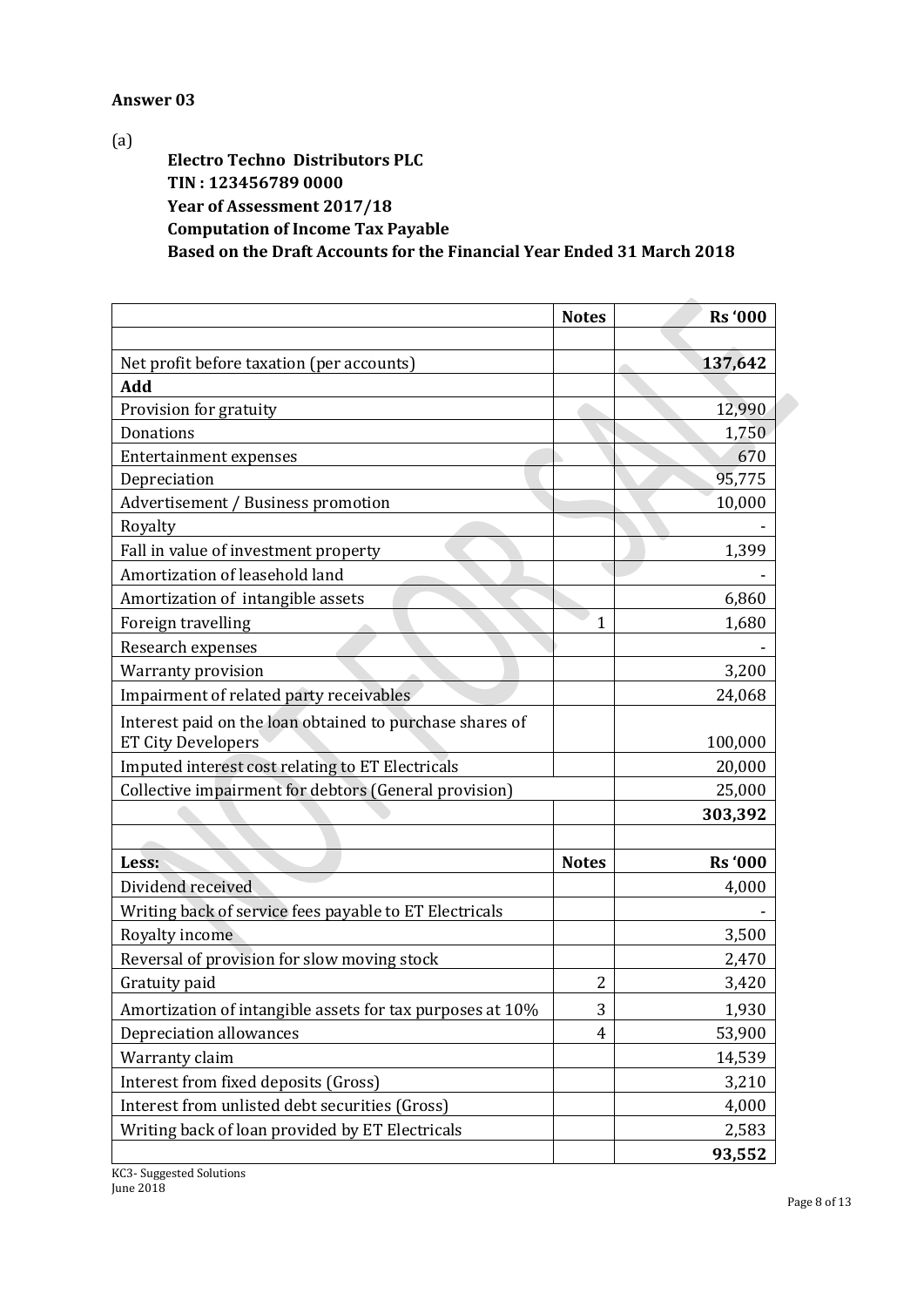| Adjusted profit for tax purposes      | 347,482 |
|---------------------------------------|---------|
| <b>SUMMARY OF SOURCES OF INCOME</b>   |         |
| <b>Business profit</b>                | 347,482 |
| Royalty income                        | 3,500   |
| Interest income                       | 7,210   |
| <b>Total statutory income</b>         | 358,192 |
| Less: Deduction from statutory income |         |
| Assessable income                     | 358,192 |
| Less: Qualifying payments             |         |
| Donation to approved charity          | 500     |
| <b>Taxable income</b>                 | 357,692 |
| Income tax liability at 28%           | 100,154 |
| <b>Less: Tax Credits</b>              |         |
| <b>Quarterly SA payments made</b>     | 13,564  |
| WHT paid                              | 721     |
| <b>Balance tax payable</b>            | 85,869  |

| Note 1 - Foreign Travel disallowed                             |       |
|----------------------------------------------------------------|-------|
| Foreign Travel                                                 | 2,000 |
| Less: Cost related to Joint Venture partners travel disallowed | 800   |
| Foreign Travel relates to ETD PLC                              | 1,200 |
| Profit adjusted for tax purpose of the previous year<br>16,000 |       |
| 2\% of above - 26 (1) (c) (B)                                  | 320   |
| Amount allowed (whichever is lower)                            | 320   |
| Balance disallowed                                             | 880   |
| <b>Total disallowed</b>                                        | 1,680 |
|                                                                |       |

| Note 2 - Gratuity paid           |         |
|----------------------------------|---------|
| Opening balance As At 01/04/2017 | 149,770 |
| Add: Provision for the year      | 12,990  |
| Total                            | 162,760 |
| Closing balance As At 31/03/2018 | 159,340 |
| <b>Gratuity paid</b>             | 3,420   |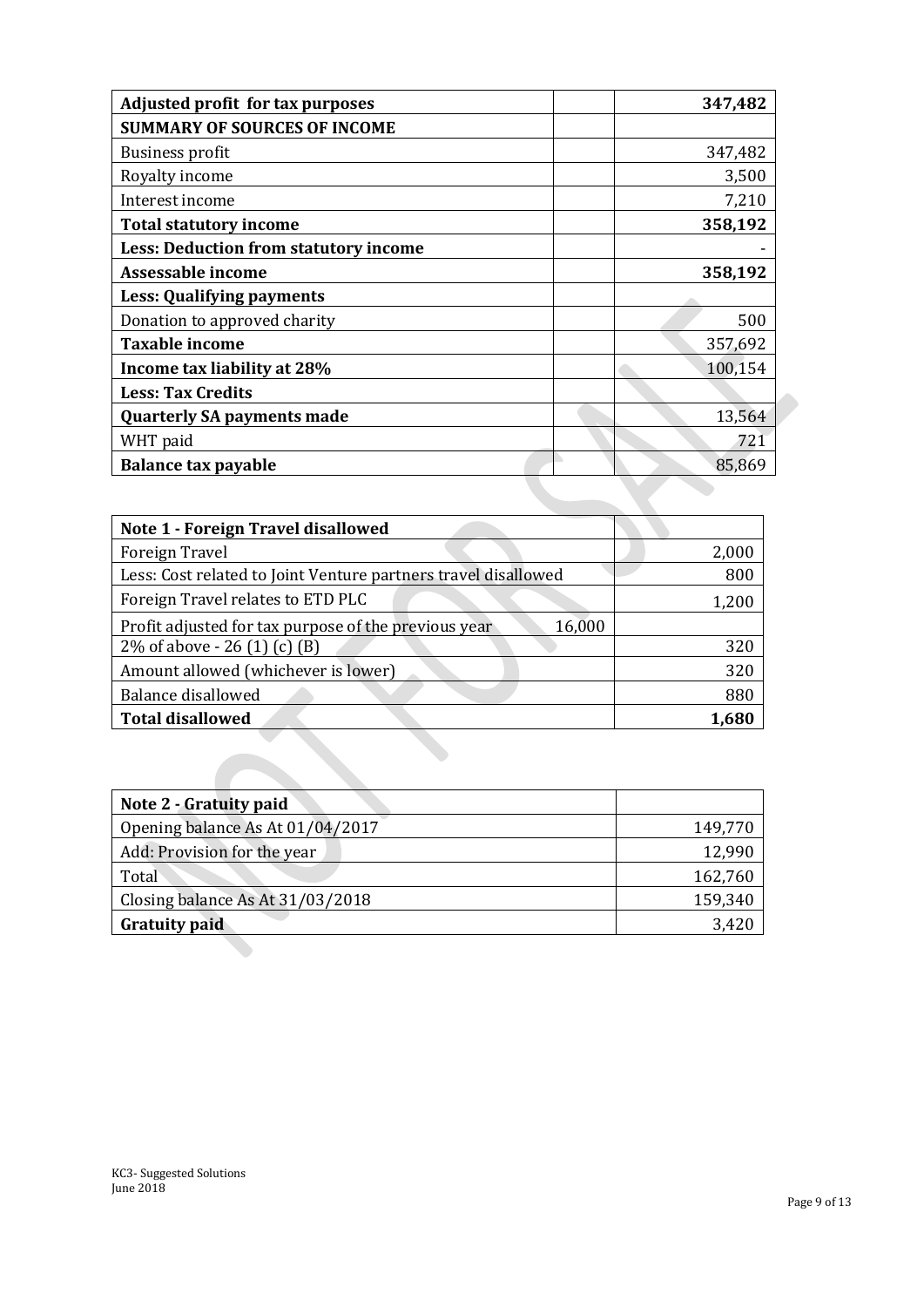| Note 3 - Amortization of intangible asset (Tax purposes)  |         |
|-----------------------------------------------------------|---------|
| Opening balance as at 1 April 2017 (Book WDV)             | 37,490  |
| Add: Additions during the year                            | 8,000   |
| Less: Amortization (Accounting) at 20%                    | (6,860) |
| Closing balance as at 31 March 2018 (Book WDV)            | 38,630  |
| Amortization (Accounting) at 20%                          | 6,860   |
| Less: applicable to ET Electricals                        | 3,000   |
| Balance at 20%                                            | 3,860   |
| Amortization of intangible assets for tax purposes at 10% | 1,930   |
|                                                           |         |

| <b>Note 4 - Depreciation Allowance</b>                              |      |            |        |               |
|---------------------------------------------------------------------|------|------------|--------|---------------|
| <b>Description</b>                                                  | Year | Cost       | Rate   | <b>Amount</b> |
|                                                                     |      | <b>LKR</b> | $\%$   | <b>LKR</b>    |
| Depreciation allowance for the year 2016/17                         |      |            |        | 7,900         |
| Add: Depreciation allowance on<br>additions during the year 2017/18 |      |            |        |               |
| <b>Building</b>                                                     |      | 140,000    | 10%    | 14,000        |
| Generators                                                          |      | 30,000     | 33.33% | 10,000        |
| Motor Vehicles (Lorries and Motor cycles)                           |      | 50,000     | 20%    | 10,000        |
| Locally purchased software                                          |      | 12,000     | 100%   | 12,000        |
|                                                                     |      |            |        | 53,900        |

- (b) In terms of Section 25 of the Inland Revenue Act, for the purpose of ascertaining the profits or income of any person from any source, all outgoings and expenses incurred by such person in the production of such profit and income (except for those specifically disallowed under Section 26), are allowed as deductible expenses.
	- (i) Renovation and structural modification cost of a building owned by the company, which was incurred to bring it to a usable/operational condition as a Show Room, is considered Capital Expenditure on which depreciation could be claimed, for tax purposes. Hence the Repair Cost is not deductible for Corporate Tax purposes. Please refer Low Shipping Co Ltd VS CIR where it was held that Repairs deemed necessary at the time of purchase to render the subject matter of purchase usable, was a capital charge, which could be added to the initial cost, and that such cost could not be deducted in computing Profit and Income. ETD PLC could not have used the building, as a Show Room, without carrying out the required repairs and improvements. Hence it is capital charge. As per the case "Theobald vs Commissioner of Income Tax" it was held that any expenditure incurred which would result in 'enduring benefit', is of capital nature. Also, in terms of Section 26 (i) the cost of any improvements effected, is not allowed.

Accordingly, the position taken by the Assistant Commissioner is correct.

(ii) In terms of Section 25 (d) repair costs incurred, on a building which has been rented out by a company, can be deducted, subject to a limitation of twenty-five per centum of the gross rent receivable by such company for such premises. The company can therefore claim Rs. 240,000 (80,000 x12 x 25%) whereas the balance of Rs. 110,000 (350,000 – 240, 000) is disallowed.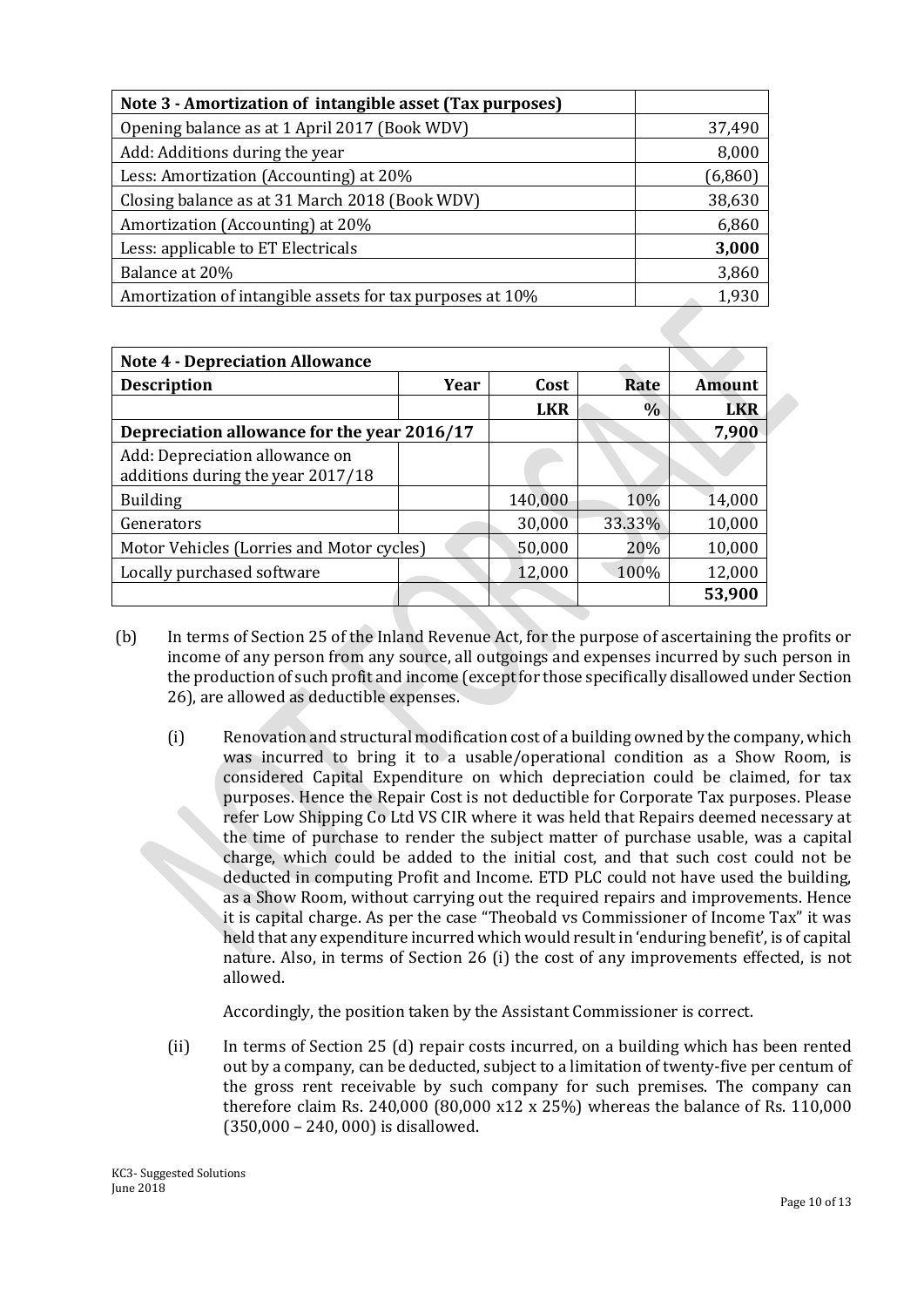Accordingly, the position taken by the Assistant Commissioner is partly incorrect.

(iii) The Cash loss of Rs 700,000 is claimable. The outgoings incurred in the course of business which are reasonable and commercially justifiable, can be deducted for tax purposes. The word 'outgoing' includes voluntary payments as well as involuntary outgoings, such as thefts, natural disaster etc.

In the case of "Hayley and Co Ltd vs the Commissioner of Inland Revenue" where the Company lost a large sum of money kept for the purpose of purchasing rubber, due to theft, it was held that the cash loss incurred was allowed as a deduction, for income tax purposes, on the following grounds.

- What is allowable for income tax is not only an expense, even outgoings are allowable. (The word outgoing is wide enough to cover losses if such outgoing is incurred in the production of income),
- Outgoing should be incurred in the production of income,
- The loss represents working capital and not fixed capital, and is therefore not capital expenditure. (It was held that such loss was out of circulating capital of the company and that the loss was incurred in the exercise of some step that had to be taken in conducting the Company's business, and that it must be regarded as a casualty or a misfortune incidental to the company's business. The judge observed that the money in the safe was intended to replenish stock in trade and therefore its loss would be equivalent to a loss of stock-in-trade. Hence, the loss incurred was incidental to the business and any commercial undertaking would deduct such loss from its income in order to ascertain its net profit.)

Therefore, the cash loss of Rs. 700,000 should be allowed as a deduction, as an involuntary outgoing incurred in the production of income.

The position taken by the Assistant Commissioner in this regard is incorrect.

- (c) The regulation issued by the Tax Authority under Extra Ordinary Gazette No 1857/8 dated 9 April 2014 on adoption of Sri Lanka Accounting Standards, relating to the given entries/transactions, are set out below.
	- Actuarial gain or loss as per LKAS 26 Any actuarial gain or loss charged to the Other Comprehensive Income (OCI) shall be disregarded.
	- The tax computation is based on the Profit before Tax (PBT) and the OCI adjustments made after the PBT.
	- Interest free loans given to employees (LKAS 19) The benefit of interest free loans shall be taxed in the hands of employees.
	- For this purpose, the benefit should be calculated based on the effective interest rate (EIR) as disclosed in the Financial Statement.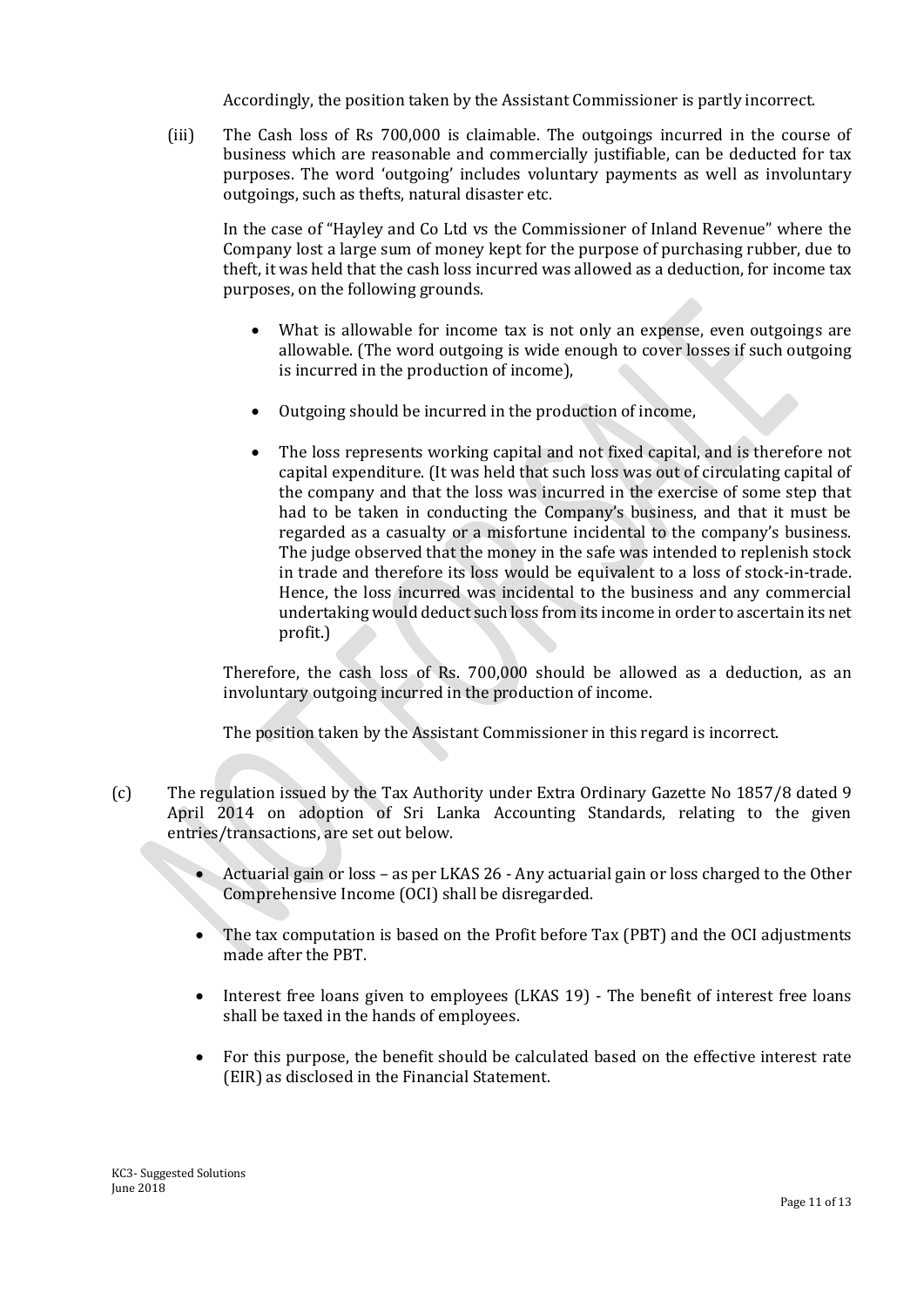- The benefit associated with the special discount given to employees in respect of electrical goods distribute by the Company (LKAS 19) should be taxed in the hands of the employees.
- Share based payments (SLFRS 2) As per the standard, goods/ services are to be recognized at the current market value and the impact on shareholders fund has to be shown.
- The share option cost charged to the Statement of Comprehensive Income (SOCI) is allowed in the hands of the employer, at the point of allotment, to the extent of the amount considered as benefit to the employee.
- (d) Based on the given information, the following activities or areas of ETD PLC may have an exposure to Transfer Pricing:
	- ETD PLC purchased all the goods manufactured by ET Electricals (Pvt) Ltd on two years 'interest free credit' terms.
	- Imported goods were sold to the market at cost plus 30%, whereas similar type of goods purchased from ET Electricals (Pvt) Ltd, were sold keeping only a 10% markup, allowing ET Electricals (Pvt) Ltd which is exempt from tax, to keep a higher mark up.
	- Common cost has been allocated among the Subsidiaries and Associates at a nominal fee and no expenditure has been allocated to ET Electrical (Pvt) Ltd for the year, though they have consumed the common facilities.
	- It appears no fee has been charged from ET Electricals (Pvt) Ltd for subletting the manufacturing license, which belongs to ETD PLC.
	- Any other activities carried out with related parties, including the transactions with Health Care (Pvt) Ltd.

Section 104A of the Inland Revenue Act provides, that any transaction (other than an international transaction), which takes place between two associated undertakings, must be carried out at an 'arm's length price' (ALP). The transfer pricing regulations (in Regulation 7) provide that two undertakings will be deemed to be "associated undertakings" when "one enterprise holds, directly or indirectly, shares carrying not less than fifty percent of the voting power in the other undertaking". As ET Electricals is a Fully Owned Subsidiary of ETD PLC, both these entities are deemed to be associated undertakings. As such, all transactions between the two entities must be carried out at an 'arm's length price' (ALP). Also, in order to support that the related party transactions are carried out at ALP, both companies or one of the companies (tested party) has to maintain the information and documents specified by regulation 12, provided the aggregate value of the transactions entered into with the other associated undertaking exceeds Rs 50 million.

No corresponding adjustments allowing any deductions are allowed, as per regulation 14.

**(Total: 50 marks)**